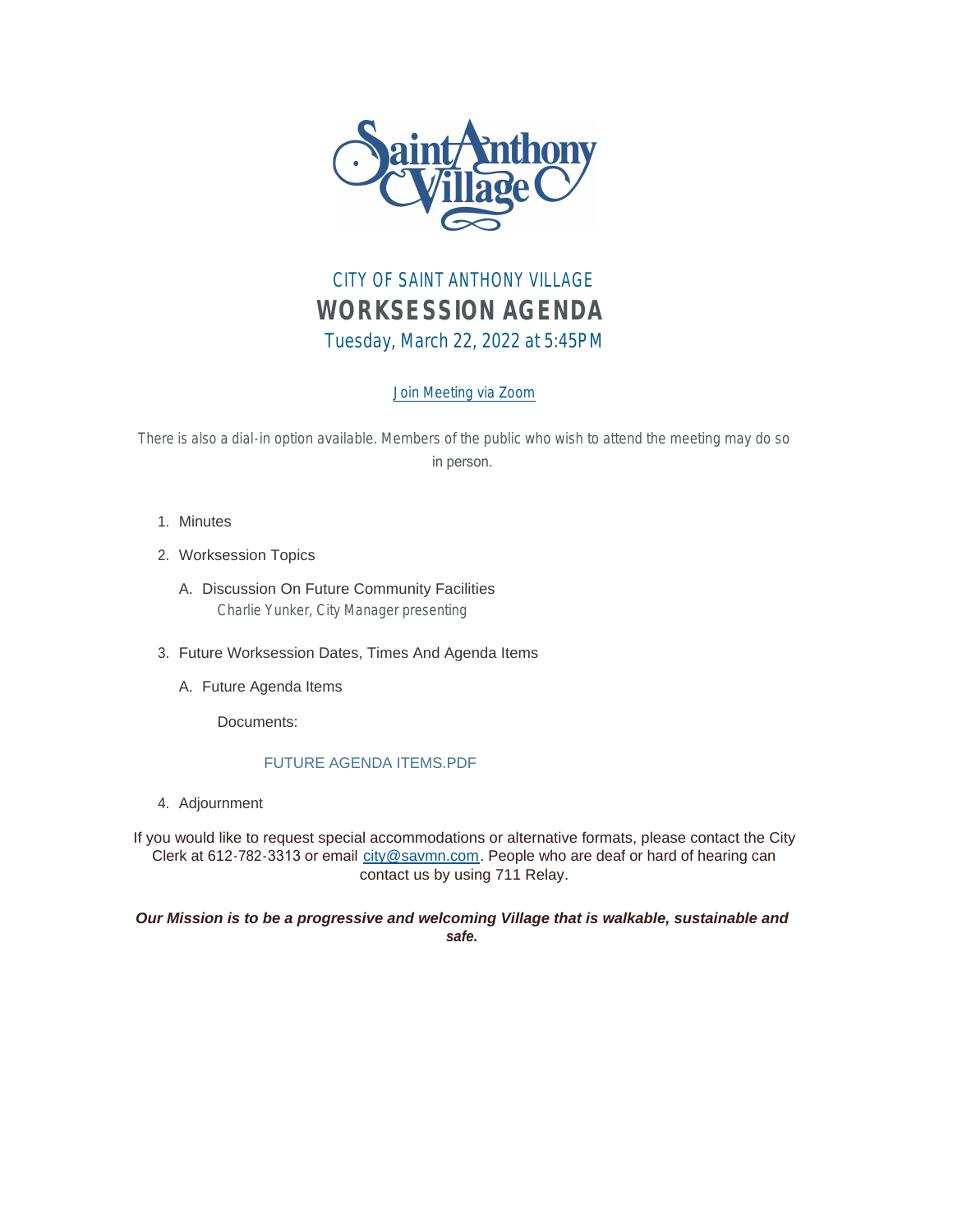| <b>FUTURE COUNCIL AGENDA ITEMS</b> |                 |                                                                                                                                                                                            |                                                                       |  |  |  |
|------------------------------------|-----------------|--------------------------------------------------------------------------------------------------------------------------------------------------------------------------------------------|-----------------------------------------------------------------------|--|--|--|
| <b>Date</b>                        | <b>Type</b>     |                                                                                                                                                                                            | <b>Staff Present</b>                                                  |  |  |  |
| 2022                               |                 |                                                                                                                                                                                            |                                                                       |  |  |  |
| April 12                           | Work<br>Session | Debt Levy/Updated Street Improvement Plan<br><b>Code Amendments</b>                                                                                                                        | <b>City Council</b><br><b>City Manager</b><br><b>Finance Director</b> |  |  |  |
| April 12                           | Regular         | Planning Commission Items from March<br><b>Quarterly Donations &amp; Grants</b><br>Fire Annual Report<br>Arbor Day Proclamation<br>Earth Day Proclamation<br><b>Quarterly Goals Update</b> | City Council<br><b>City Manager</b><br>Fire Dept                      |  |  |  |
| April 26                           | Regular         | 2022 Street Project Public Hearing, Order Improvements, Adopt & Confirm Assessments,<br>Award Contract for Construction, Call for Sale of GO Bonds<br><b>Finance Annual Report</b>         | City Council<br><b>City Manager</b><br>City Engineer                  |  |  |  |
| May 10                             | Work<br>Session |                                                                                                                                                                                            | City Council<br><b>City Manager</b>                                   |  |  |  |
| May 10                             | Regular         | Planning Commission items from April<br><b>Insurance Renewal</b><br><b>Tort Limits - Consent</b><br>Approve sale of bonds                                                                  | City Council<br>City Manager<br>City Engineer                         |  |  |  |
| May 24                             | Regular         | Salo Park Concert Series<br>Chamber of the Year and Business of the Year                                                                                                                   | City Council<br><b>City Manager</b>                                   |  |  |  |
| June 14                            | Work<br>Session | <b>Estimated Levy Scenarios</b><br>Stormwater projects plan                                                                                                                                | City Council<br><b>City Manager</b>                                   |  |  |  |
| June 14                            | Regular         | Planning Commission Items from May<br>Approval of 2023 debt levy-public hearing                                                                                                            | City Council<br>City Manager                                          |  |  |  |
| June 28                            | Regular         | <b>Audit Presentation</b>                                                                                                                                                                  | City Council<br>City Manager                                          |  |  |  |
| July 12                            | Work<br>Session | <b>Code Amendments</b>                                                                                                                                                                     | City Council<br><b>City Manager</b>                                   |  |  |  |
| July 12                            | Regular         | Planning Commission items from June<br><b>Quarterly Donations &amp; Grants</b><br>Quarterly Goals Update                                                                                   | City Council<br><b>City Manager</b><br><b>Finance Director</b>        |  |  |  |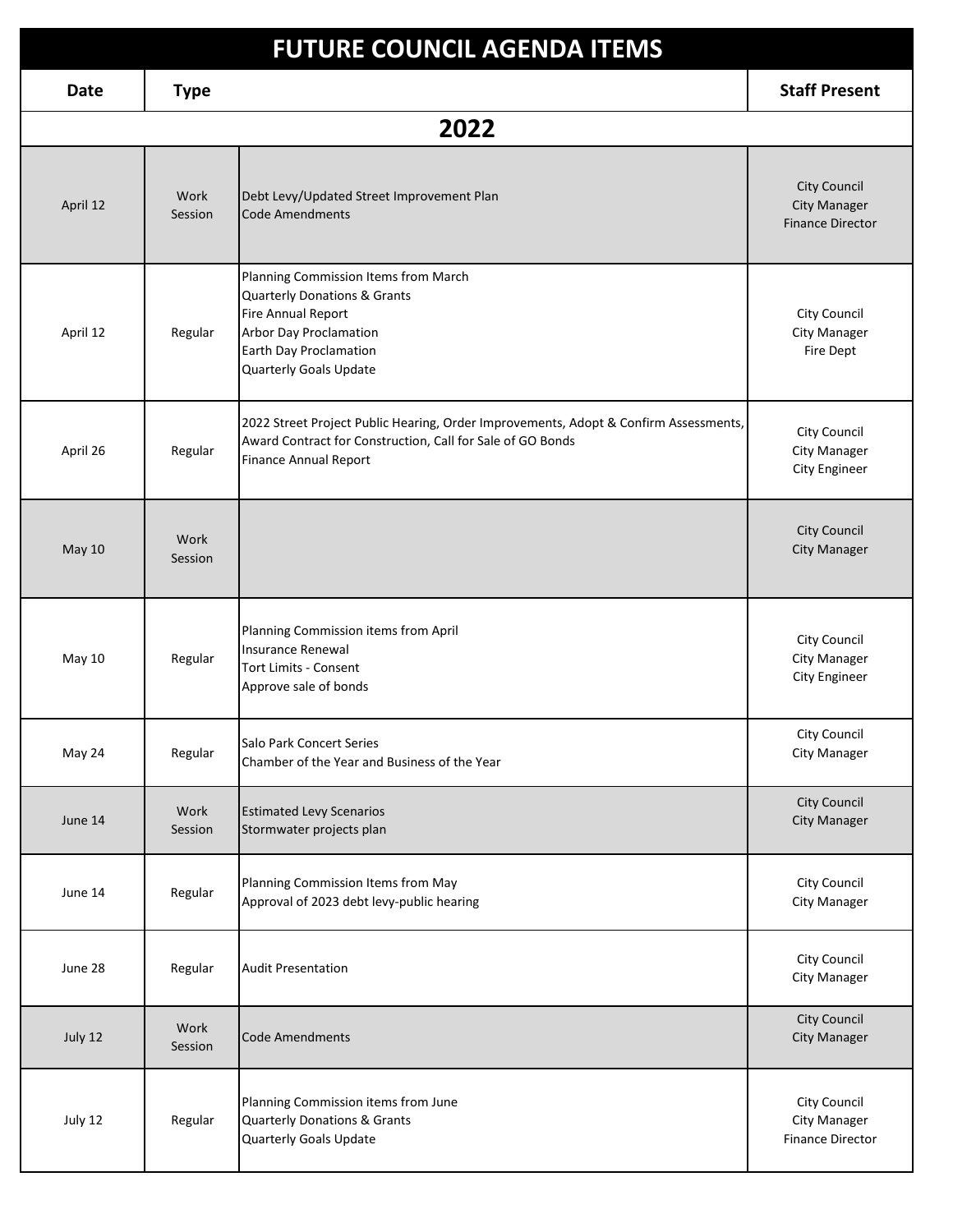| <b>FUTURE COUNCIL AGENDA ITEMS</b> |                 |                                                                                                                                                                               |                                                                       |  |  |
|------------------------------------|-----------------|-------------------------------------------------------------------------------------------------------------------------------------------------------------------------------|-----------------------------------------------------------------------|--|--|
| <b>Date</b>                        | <b>Type</b>     |                                                                                                                                                                               | <b>Staff Present</b>                                                  |  |  |
| July 26                            | Regular         | Liquor Operations Mid Year Report<br><b>VillageFest Presentation</b><br>Night to Unite Presentation<br>Night to Unite Proclamation<br><b>GARE Team Presentation</b>           | City Council<br>City Manager<br>Liquor Op Mgr<br>Police Chief         |  |  |
| August 9                           | Work<br>Session | Staff proposed 2023 Budget and Levy Presentation                                                                                                                              | City Council<br><b>City Manager</b>                                   |  |  |
| August 9                           | Regular         | Planning Commission items from July                                                                                                                                           | City Council<br><b>City Manager</b>                                   |  |  |
| August 23                          | Regular         | 2023 Budget & Levy Presentation                                                                                                                                               | City Council<br><b>City Manager</b><br><b>Finance Director</b>        |  |  |
| September 13                       | Work<br>Session | <b>Community Survey Results</b>                                                                                                                                               | <b>City Council</b><br><b>City Manager</b>                            |  |  |
| September 13                       | Regular         | Planning Commission items from August<br>2023 Preliminary Operating Budget and Levy-Public Hearing<br>Kiwanis Peanut Day<br>Students in Leadership-Consent                    | City Council<br>City Manager<br><b>Finance Director</b>               |  |  |
| September 27                       | Regular         | <b>Fire Prevention Presentation</b><br>Spirit of St. Anthony Award<br>SANB #282 Presentation                                                                                  | City Council<br>City Manager<br>Fire Dept                             |  |  |
| October 11                         | Work<br>Session | 2023 Long term capital budget plans                                                                                                                                           | <b>City Council</b><br>City Manager<br><b>Finance Director</b>        |  |  |
| October 11                         | Regular         | Preliminary Certification of Delinquent Waste Hauler Accounts-Consent Agenda<br>Preliminary Certification of Delinquent Utility Accounts-Consent Agenda                       | City Council<br>City Manager                                          |  |  |
| October 25                         | Work<br>Session | 2023 utility rates and budgets                                                                                                                                                | <b>City Council</b><br><b>City Manager</b><br><b>Finance Director</b> |  |  |
| October 25                         | Regular         | <b>Quarterly Donations &amp; Grants</b><br>Quarterly Goals Update<br>Approval of CIP                                                                                          | City Council<br>City Manager<br><b>Finance Director</b>               |  |  |
| November 8                         | Regular<br>8 PM | Planning Commission items from October<br>Authorizing polling places for 2023<br>1st Reading Water, Sewer, & Stormwater-Public Hearing<br>Hennepin County Recycling Agreement | City Council<br>City Manager                                          |  |  |
| November 22                        | Work<br>Session | Planning & Parks Commission Interviews                                                                                                                                        | <b>City Council</b><br><b>City Manager</b>                            |  |  |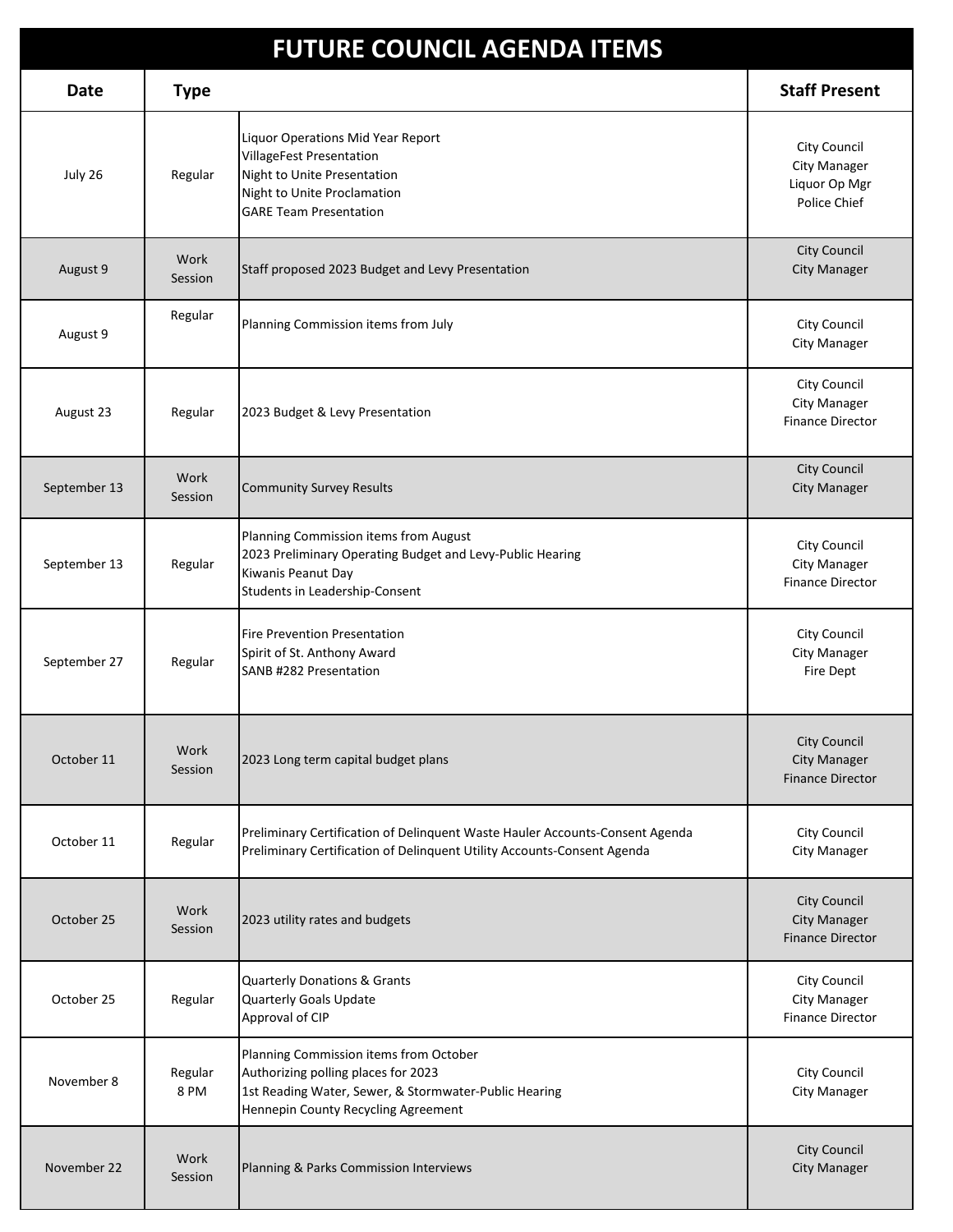| <b>FUTURE COUNCIL AGENDA ITEMS</b> |                 |                                                                                                                                                                                                                                                                                                                                                                                                                                               |                                                                                        |  |  |
|------------------------------------|-----------------|-----------------------------------------------------------------------------------------------------------------------------------------------------------------------------------------------------------------------------------------------------------------------------------------------------------------------------------------------------------------------------------------------------------------------------------------------|----------------------------------------------------------------------------------------|--|--|
| Date                               | <b>Type</b>     |                                                                                                                                                                                                                                                                                                                                                                                                                                               | <b>Staff Present</b>                                                                   |  |  |
| November 22                        | Regular         | Fire Prevention Poster Winners<br>2nd Reading and Adoption Water, Sewer, & Stormwater                                                                                                                                                                                                                                                                                                                                                         | City Council<br><b>City Manager</b>                                                    |  |  |
| December 13                        | Work<br>Session |                                                                                                                                                                                                                                                                                                                                                                                                                                               | <b>City Council</b><br><b>City Manager</b>                                             |  |  |
| December 13                        | Regular         | Planning Commission items from November<br>Appoint Parks and Planning Commissioners and Chair/Vice Chairs<br>Setting Salary of City Manager<br>Authorizing Transfers & Closing of Specified Funds<br>Setting the 2023 City & HRA Budgets and Final Property Tax Levy -Public Hearing<br>2023 Fee Schedule<br>Quarterly Goals update<br>Final reading and adoption of water, sewer, & stormwater<br><b>Students in Government Presentation</b> | City Council<br><b>City Manager</b><br><b>Finance Director</b><br><b>City Engineer</b> |  |  |
| December 27                        | Regular         |                                                                                                                                                                                                                                                                                                                                                                                                                                               | City Council<br><b>City Manager</b>                                                    |  |  |
|                                    |                 | 2023                                                                                                                                                                                                                                                                                                                                                                                                                                          |                                                                                        |  |  |
| January 10                         | Work<br>Session |                                                                                                                                                                                                                                                                                                                                                                                                                                               | <b>City Council</b><br><b>City Manager</b>                                             |  |  |
| January 10                         | Regular         | <b>Water Conservation Poster Winners</b><br>Planning Commission items from December<br><b>Housekeeping Resolutions</b><br>Resolution for the Street Improvement Bond Reimbursement<br><b>Quarterly Donations &amp; Grants</b>                                                                                                                                                                                                                 | City Council<br><b>City Manager</b>                                                    |  |  |
| January 24                         | Regular         | Public Works Snow Plowing Operations presentation<br>Outside Orgs-Council                                                                                                                                                                                                                                                                                                                                                                     | City Council<br>City Manager                                                           |  |  |
| February 14                        | Work<br>Session |                                                                                                                                                                                                                                                                                                                                                                                                                                               | <b>City Council</b><br><b>City Manager</b>                                             |  |  |
| February 14                        | Regular         | Planning Commission items from January<br>Public Hearing-2023 Budget Calendar and Process<br>2023 Planning Commission Work Plan- (motion only)<br><b>Administration Annual Report</b><br><b>NYFS Agreement</b>                                                                                                                                                                                                                                | City Council<br><b>City Manager</b><br><b>Finance Director</b>                         |  |  |
| February 28                        | Regular         | GreenCorp Member application-resolution<br>Adoption of Strategic Plan<br>Liquor Annual Report                                                                                                                                                                                                                                                                                                                                                 | City Council<br>City Manager<br>Liquor Op Manager<br><b>Public Works Director</b>      |  |  |